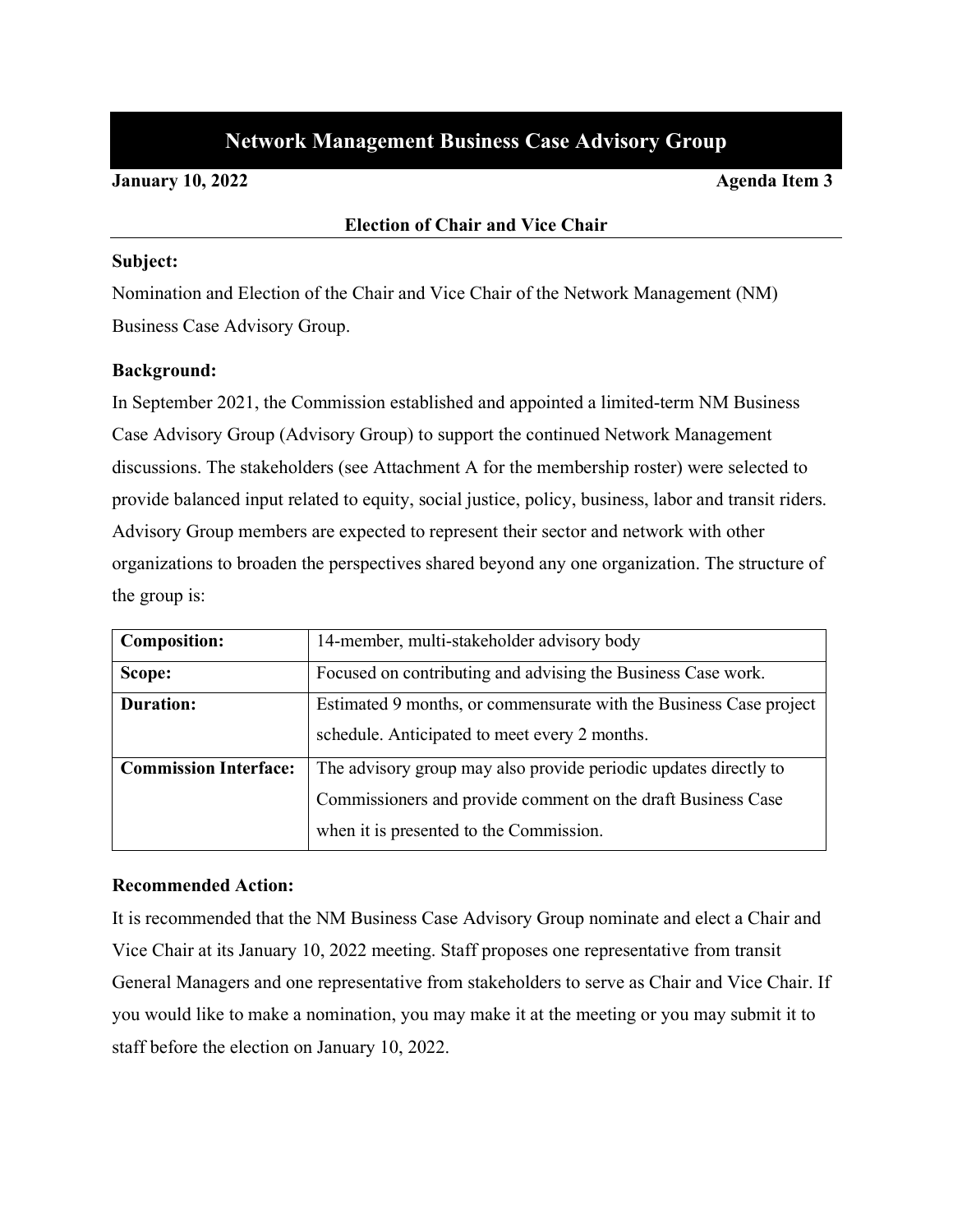### **Attachments:**

• Attachment A: Network Management Business Case Advisory Group Membership Roster

 $\mathcal{D}$ heren $\mathcal{D}$ 

Therese W. McMillan